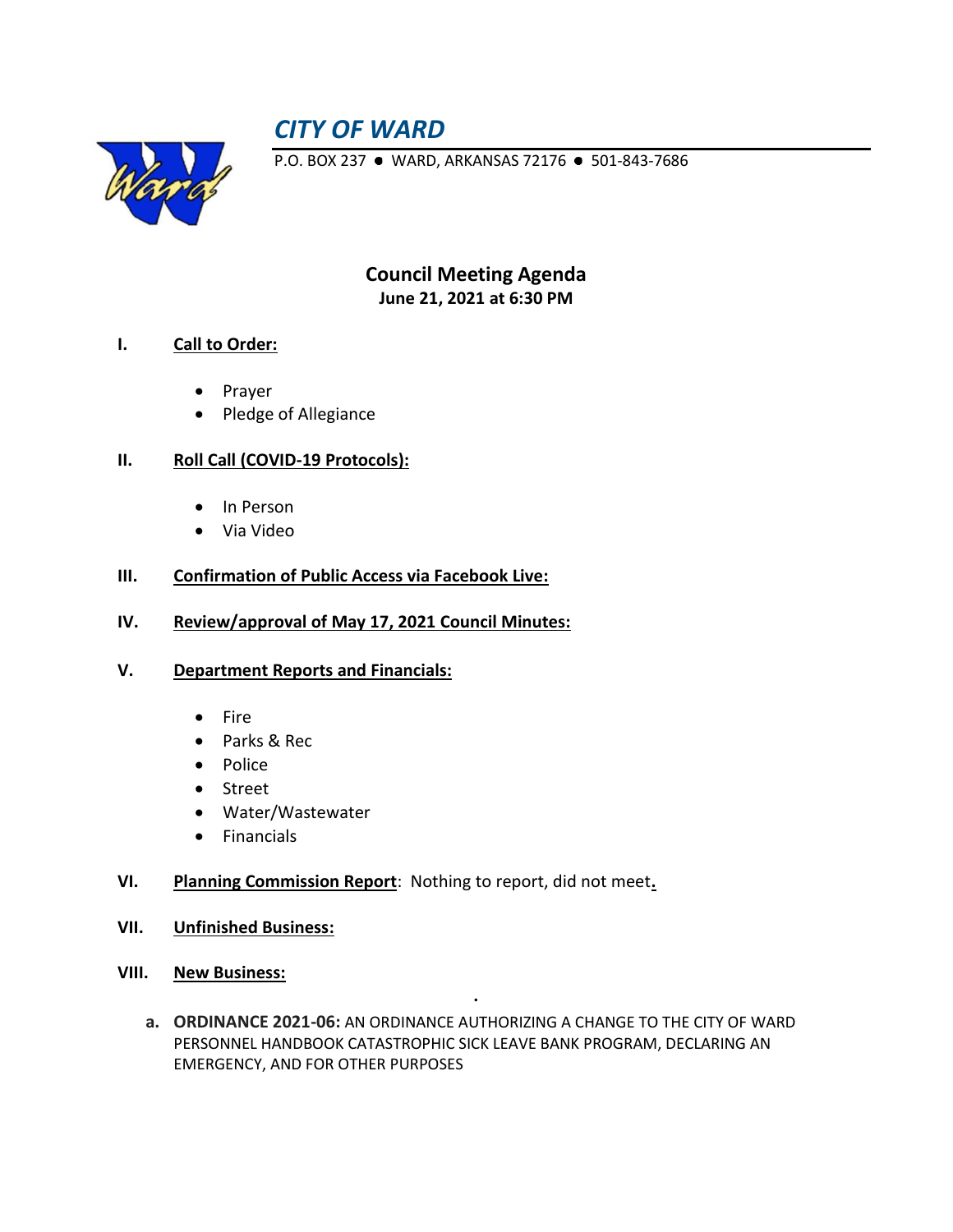- Discussion
- Public Comment
- Vote
- **b. ORDINANCE 2021-07:** AN ORDINANCE AUTHORIZING REPEALING AND REPLACING ORDINANCE 2014-01, AN ORDINANCE REQUIRING INDEPENDENT CANDIDATES FOR MUNICIPAL OFFICE IN THE CITY OF WARD, ARKANSAS; REQUIRING CANDIDATES TO FILE FOR OFFICE ON DATES/TIMES PRESCRIBED BY THE ARKANSAS SECRETARY OF STATE; AND FOR OTHER PURPOSES
	- Discussion
	- Public Comment
	- Vote
- c. **RESOLUTION 2021-14:** A RESOLUTION AUTHORIZING THE MAYOR OR CITY CLERK TO ENTER INTO A CONTRACT WITH BMD BUILDERS TO COMPLETE THE NANS PLACE DRAINAGE PROJECT
	- Discussion
	- Public Comment
	- Vote
- d. **RESOLUTION 2021-15:** A RESOLUTION AUTHORIZING THE MAYOR TO USE ONE OF MORE OF THE BELOW LISTED ENGINEERING FIRMS FOR ENGINEERING SERVICES
	- Discussion
	- Public Comment
	- Vote
- e. **RESOLUTION 2021-16:** A RESOLUTION AUTHORIZING THE MAYOR OR CITY CLERK TO PURSUE THE REPLACEMENT OF ALL (AS NEEDED) BUSINESS AND COMMERCIAL WATER METERS ATTACHED THE WARD WATER SYSTEM WITH RADIO-READ METERS; TO REQUEST PROPOSALS FOR SAME
	- Discussion
	- Public Comment
	- Vote
- f. **RESOLUTION 2021-17:** A RESOLUTION AUTHORIZING THE OPENING OF INTEREST-BEARING CHECKING ACCOUNTS
	- Discussion
	- Public Comment
	- Vote